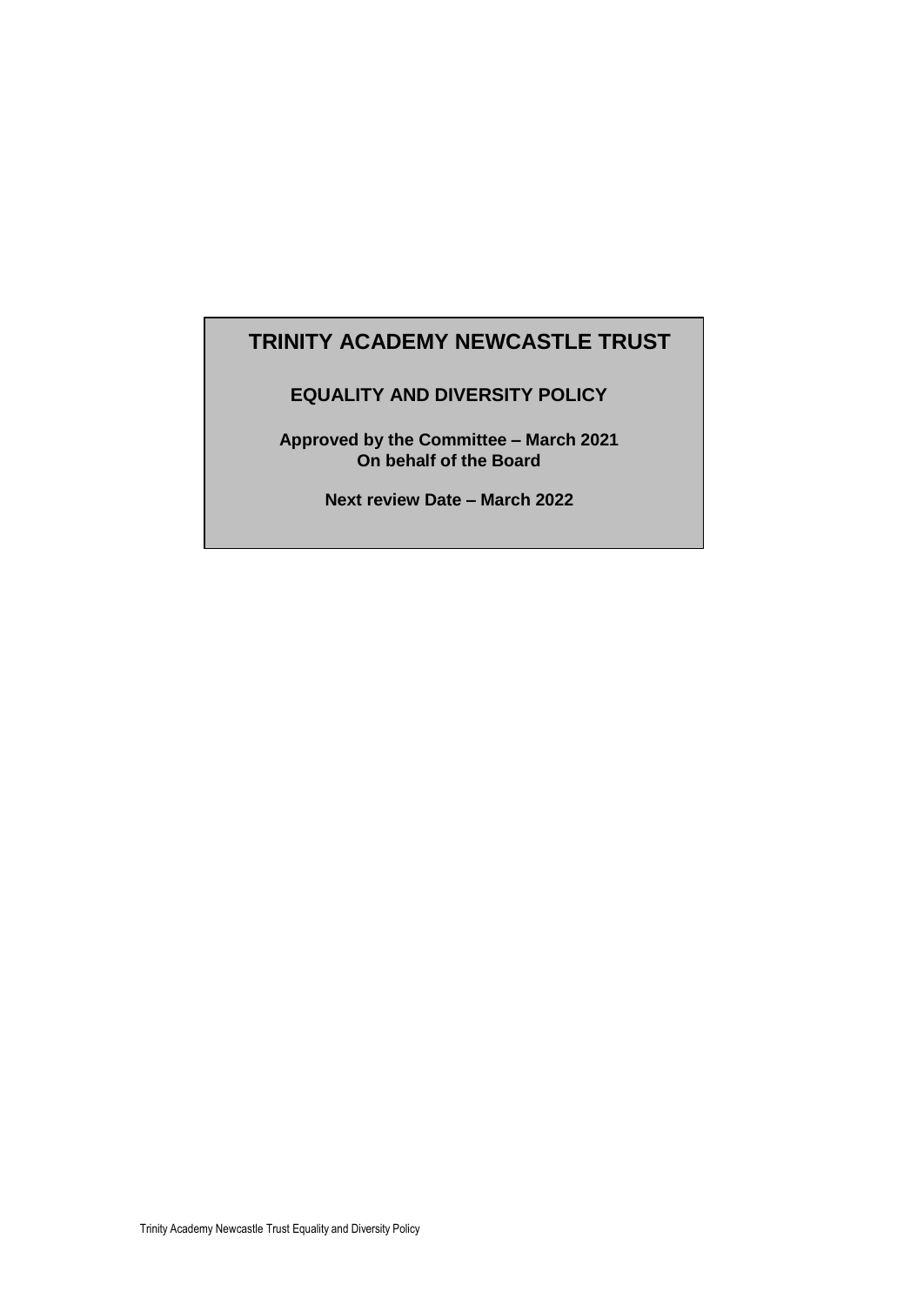The legal and local framework for this policy is:

- Race Relations Act 1976 (as amended in 2000)
- Disability Discrimination Act 1995 (as amended in 2005)
- Children Act 2004
- Equality Act 2010
- Education and Inspections Act 2006
- Duty to Promote Community Cohesion, Education and Inspections Act 2006
- Newcastle Diversity and Equality Policy and Comprehensive Equality Scheme

#### **Aims and Values**

Trinity Academy Newcastle Trust is a welcoming Trust where everyone is valued highly and where tolerance, honesty, co-operation and mutual respect for others are fostered. We are committed to the development of the whole person within a supportive, secure and creative environment. A broad, balanced and appropriate curriculum provides equal opportunity for all learners to maximise their potential regardless of age, sex, race, colour, religion or disability. We endeavour to promote positive relationships with parents, the board of directors and members of the wider community. We are striving to become a "trauma informed" Trust, promoting acceptance and empathy in all of our interactions with our students.

At our Trust we aim to promote equality and tackle any form of discrimination and actively promote harmonious relations in all areas of trust life. We seek to remove any barriers to access, participation, progression, attainment and achievement. We take seriously our contribution towards community cohesion.

We aim to:

- Provide a secure environment in which all our children and young adults can flourish and achieve all five outcomes of 'Every Child Matters' (be healthy, stay safe, enjoy and achieve, make a positive contribution, and enjoy economic well- being) – To be removed (Every Child Matters is now defunct)
- Provide a learning environment where all individuals see themselves reflected, where their voice is heard and feel a sense of belonging;
- Prepare learners for life in a diverse society in which children and young adults are able to see their place in the local, regional, national and international community;
- Include and value the contribution of all families to our understanding of equality and diversity;
- Provide positive non-stereotyping information about different groups of people regardless of gender, ethnicity, disability, sexual orientation, religion and age;
- Plan systematically to improve our understanding and promotion of diversity;
- Actively challenge discrimination and disadvantage;
- Make inclusion a thread which runs through all our activities.

To achieve these aims we will: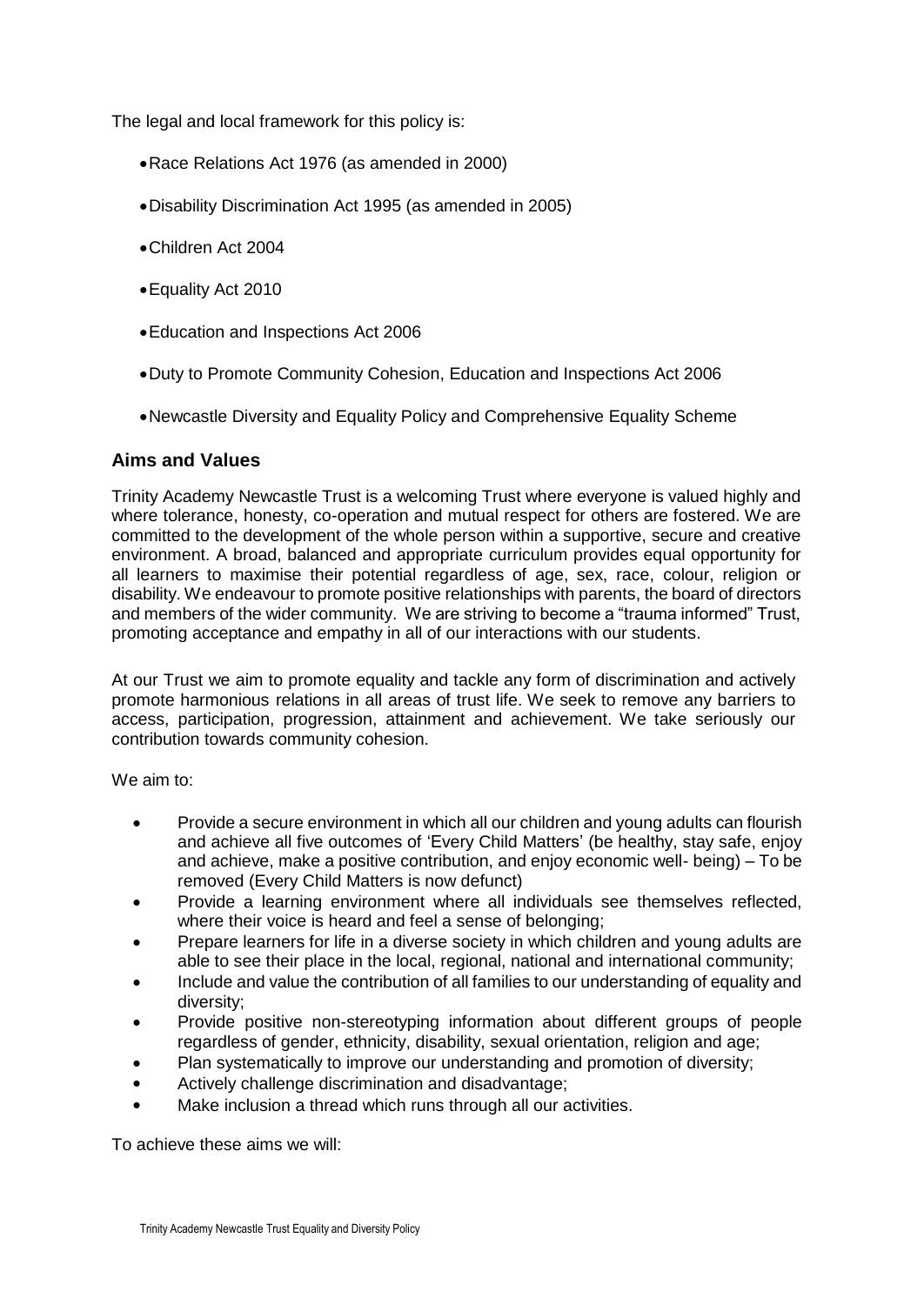- Involve stakeholders in the development, review, evaluation, and impact assessment of all relevant improvement plans, policies and procedures;
- Publish and share our policies and impact assessments with the whole community;
- Collect and analyse data to ensure all groups are progressing well and no group is subject to disadvantage.
- Use all available information to set suitable learning challenges for all, respond to learners' diverse needs and overcome any potential barriers to learning;
- Ensure that the wider trust curriculum makes explicit and implicit provision to promote and celebrate diversity;
- Have high expectations of behaviour which demonstrates respect to others
- Foster an open door ethos welcoming learners' and parents past and present, stakeholders, local and wider community.

# **Leadership, Management and Governance**

The Trust is committed to:

- Being proactive in promoting good relationships and equality of opportunity across all aspects of Trust life and the wider community;
- Encouraging, supporting and enabling all learners and staff to reach their potential and make a positive contribution;
- Working in partnership with families, the local authority (LA) and the wider community to establish, promote and disseminate inclusive practice and tackle discrimination ensuring that our Equality and Diversity Policy is followed.

# **Responsibilities**

The Board of Directors

It is the Board of Director's responsibility to:

- Ensure that the trust complies with equality legislation;
- Meet requirements to publish equality schemes;
- Ensure that the trust's policy and its procedures and strategies are carried out and monitored with appropriate impact assessments informing future plans;
- Scrutinise the recording and reporting procedures at least annually;
- Follow the Local Authority's admissions policy, which is fair and equitable in its treatment of all groups;
- Monitor attendance and take appropriate action where necessary;
- Have equal opportunities in staff recruitment and professional development and membership of its board;
- Provide information in appropriate, accessible formats;
- Be involved in dealing with serious breaches of the policy;
- Be pro-active in recruiting high-quality applicants from under-represented groups.

The Chief Executive Officer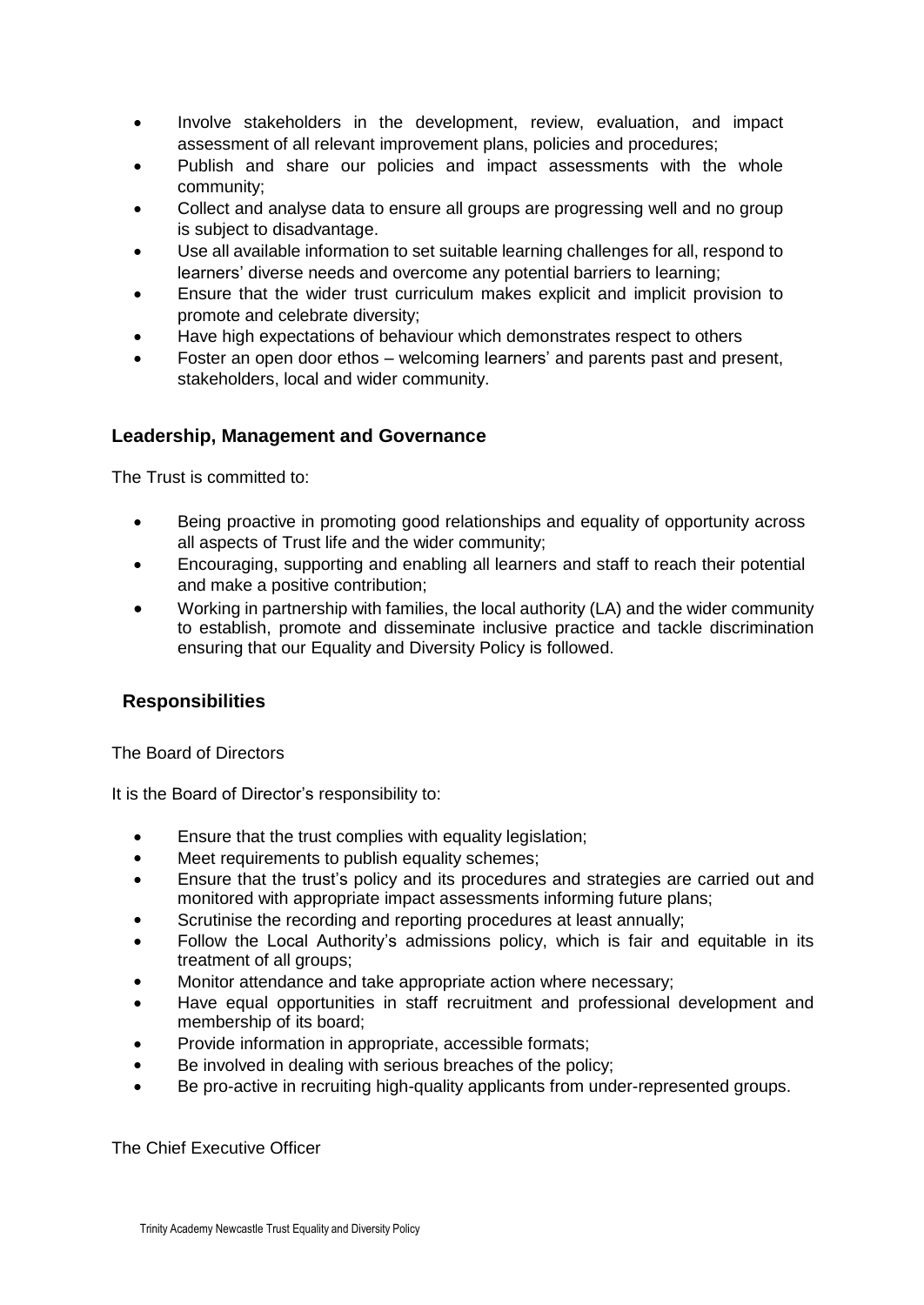It is the Chief Executive Officer's responsibility to:

- Implement the policy and its strategies and procedures;
- Ensure that all staff receive appropriate and relevant continuous professional development;
- Actively challenge and take appropriate action in any cases of discriminatory practice;
- Deal with any reported incidents of harassment or bullying in line with trust guidance and policy;
- Ensure that all visitors and contractors are aware of, and comply with, the trust's equality and diversity policy;
- Produce a report on progress for the Board of Directors annually.

#### All Staff

It is the responsibility of all staff to:

- Be vigilant in all areas of their Trust for any type of harassment and bullying.
- Deal effectively with all incidents from overt name-calling to the more subtle forms of victimisation caused by perceived differences;
- Identify and challenge bias and stereotyping within the curriculum and in the Trust's culture;
- promote equality and good relations and not discriminate on grounds of race, gender, religion, age and sexual orientation;
- promote an inclusive curriculum and whole Trust ethos which reflects our diverse society;
- keep up-to-date with equality legislation, development and issues by attending relevant training and accessing information from appropriate sources.

# **Breaches of the Policy**

All breaches of the policy will be rigorously followed up using the appropriate procedures and reported to the Board of Directors and LA as required.

# **Policy Planning and Review**

Whilst we have a duty to develop and publish equality schemes in relation to both gender and disability, we at Trinity Academy Newcastle Trust are considering all aspects of diversity and equality in this comprehensive policy to be followed by a specific equality and diversity action plan in relation to access, gender and race equality covering a three-year period.

# **Policy planning and development**

- In the planning and development stage of policy-making, we will ensure we have consulted and taken into account stakeholder views.
- All improvement plans will be designed with an element of impact assessment built in to monitor the success of each activity.
- There will be a systematic review of the impact of all policies and procedures on equality and diversity to address any areas of inequality.
- Achievement and attainment will be analysed to ensure progress for all, especially in relation to any identified disadvantaged groups; attendance and